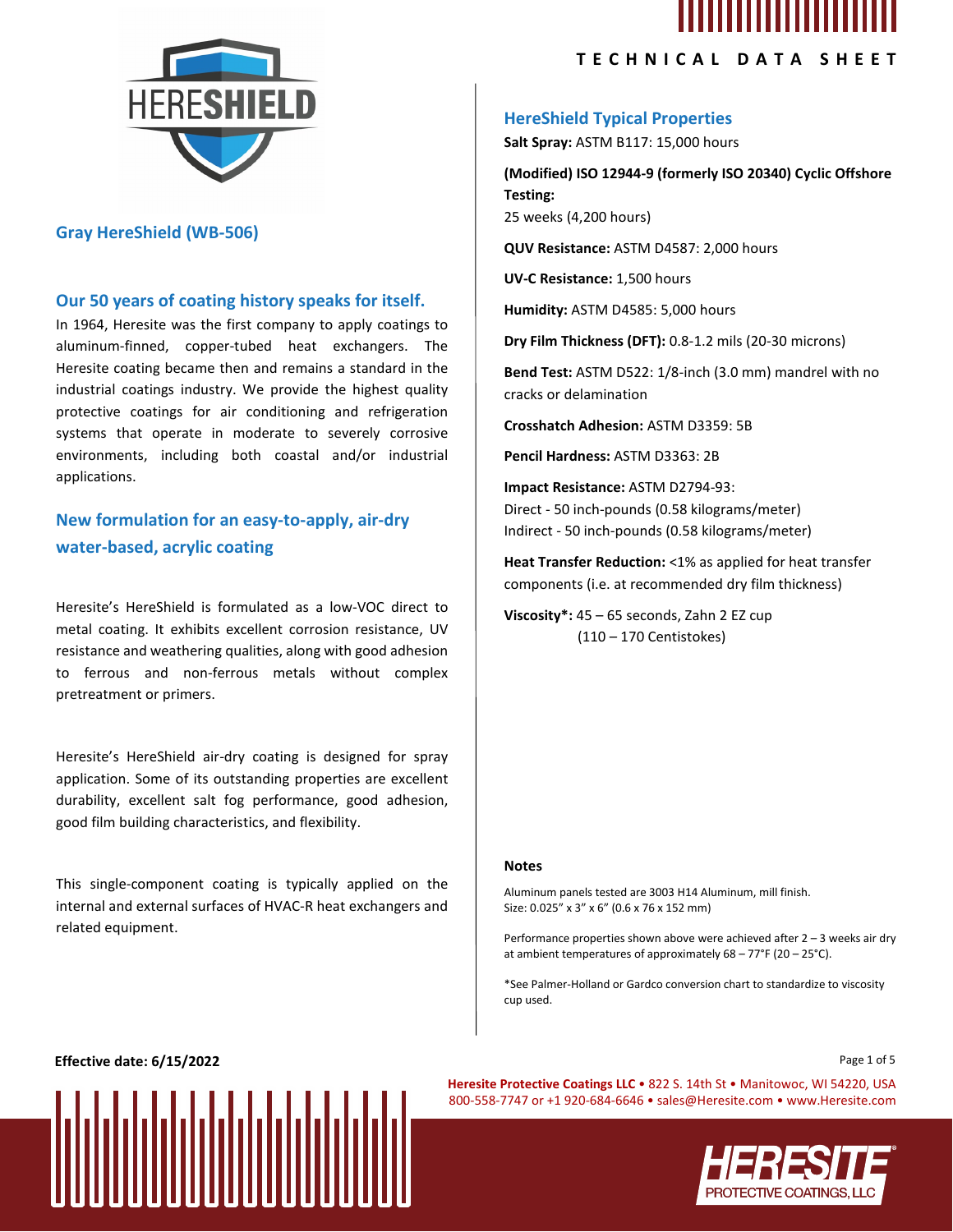

# **Product Description**

Air-Dry Water-Based Acrylic

#### **Recommended Uses**

Heresite's HereShield is a direct-to-metal high-performance coating specially formulated for marine / saltwater environments and used principally to protect heat transfer equipment and components.

#### **Chemical Resistance**

HereShield is splash resistant to a range of acids and inorganic salts. Please contact Heresite for further information.

#### **Packaging Information**

HereShield is available in one-gallon (3.8 liter) and fivegallon (18.9 liter) quantities.

#### **Thinners and Cleanup**

No thinning is required for this material. Agitating will cause coating to become thinner in viscosity. If required to thin beyond normal viscosity range, Type IV Deionized water can be used in small amounts (ASTM D1193).

Deionized water can be used to clean up wet coating material, followed by acetone for residual material.

#### **Storage Conditions**

Coating should not be stored longer than 2 years from date of manufacture. Coating should be stored in a clean, dry environment at 50–75°F (10-24°C) in original, sealed containers. Keep out of direct sunlight. Avoid excessive heat and keep from freezing. Product may be shipped with freeze indicator, which indicates only that risk temperatures were reached; coating may still be usable. Call Heresite if freeze indicators are activated prior to opening shipment.

# **TECHNICAL DATA SHEET**

## **Physical Properties**

**Solids by weight** (ASTM D2369)**:** 30% ± 3% **Solids by volume** (calculated): 25% ± 3% **Flash Point:** 212°F (100°C) **Pot life:** N/A **Mixing Ratio by Volume:** N/A (1-component coating) **Shelf life:** 2 years from date of manufacture

**Color:** Gray

## **VOC Content**

1.0 lb. / gal. (120 grams / liter) as supplied (less water and exempt solvents)

## **Film Thickness**

For all surfaces, a typical DFT of  $0.8 - 1.2$  mils (20 – 30 microns), achieved with  $3.0 - 5.0$  wet mils (75 – 125 microns)

#### **Coverage**

Theoretical coverage is approximately 400 square feet per gallon per 1 dry mil (approximately 10 square meters per 1 liter per 25 microns). Coverage rates are estimates and make no allowance for material loss. Actual rates will vary dependent on application method, surfaces, etc.

#### **Curing/Drying:**

#### **Air dry:**

Coil should be dry to touch within 5 hours of final application at ambient temperatures of 68-77°F (20-25°C). Warmer temperatures will enhance drying time; cooler temperatures will lengthen the drying time. Coil should be dry to handle after 48 hours at ambient temperatures.

**Effective date: 6/15/2022** Page 2 of 5



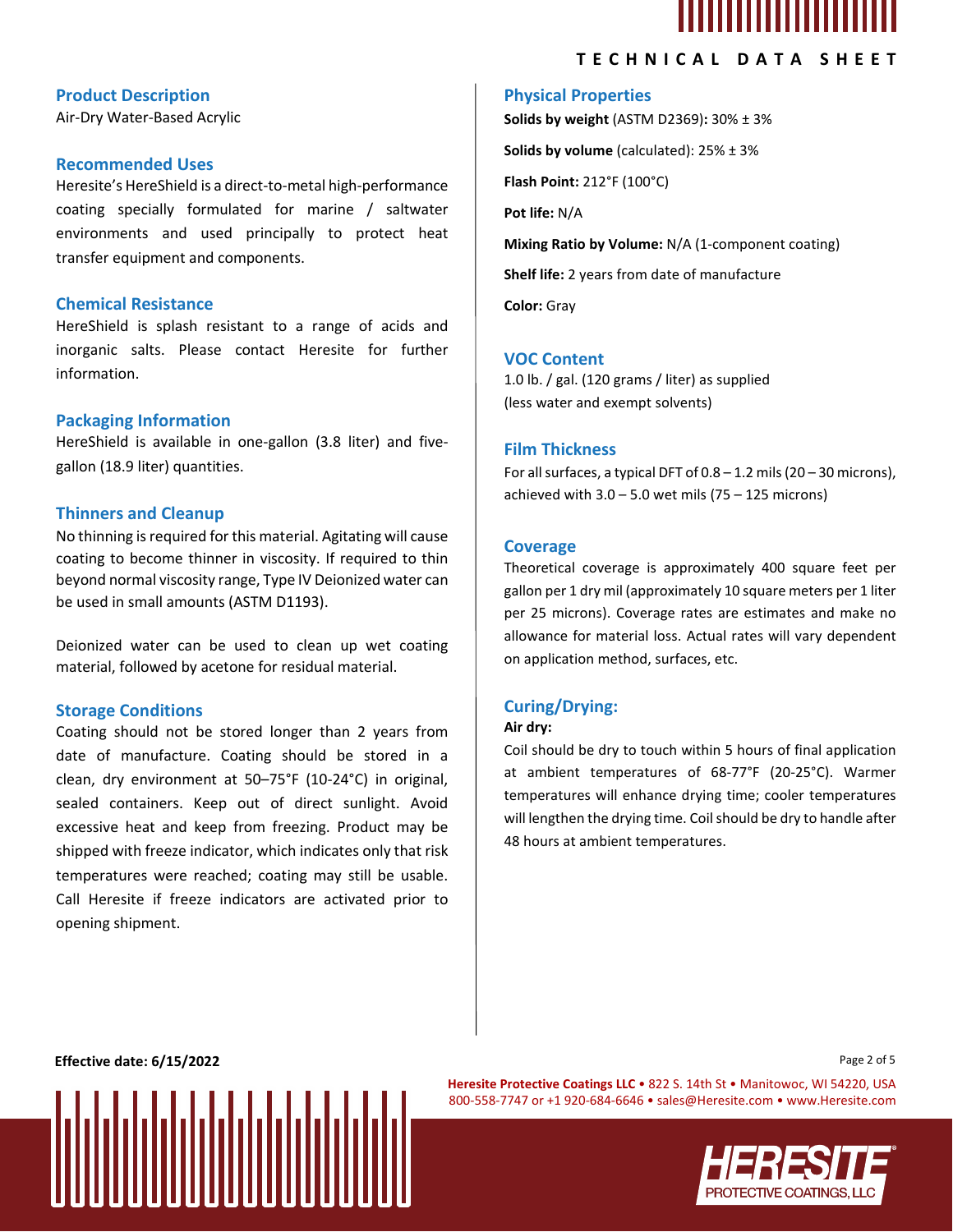

# **TECHNICAL DATA SHEET**

# **Surface Preparation**

All surfaces must be clean, sound, and free of any oils, dirt, grease, wax, and any other contamination that may interfere with coating adhesion.

In general, for new construction, the surface should be prepared with a neutral (pH of 8-9) solventized heavy duty cleaner followed by a thorough hot water rinse. Cleaners that leave little to no residue on the final surface are best. All surfaces must be dry and free of residue or debris prior to application of coating.

Heresite recommends DuJel 870 heavy duty cleaner from DuBois Chemicals for metal preparation prior to HereShield application. This cleaner is available from Heresite and is intended to be used as described above and in the DuJel 870 TDS (also available from Heresite).

Because each situation is unique and has multiple variables (type and degree of contamination, etc.), the end user must validate the recommended cleaning regimen, ensuring that acceptable appearance and adhesion are achieved.

#### **Previously Painted Metal Surfaces:**

Remove all loose coatings, rust, and corrosion by scraping, sanding, or sand blasting. In cases where there is a large amount of contamination, a commercial blast is acceptable in accordance with NACE #3, SSPC-SP-6 or Sa2 specifications.

## **Thinning**

No thinning is required for this material. Agitating will cause coating to become thinner in viscosity. If required to thin beyond normal viscosity range, Type IV Deionized water can be used in small amounts (ASTM D1193).

## **Application**

Application is specific to heat transfer components. For other parts, please contact Heresite.

#### **Spray Application for Heat Transfer Equipment:**

- 1. Consult SDS prior to use.
- 2. Do not apply if temperature is less than 5°F (3°C) above dew point, or if temperature is below 45°F (7°C).

### **Effective date: 6/15/2022** Page 3 of 5



| Gun                          | <b>Fluid</b> | Air          |  |  |
|------------------------------|--------------|--------------|--|--|
| Binks #2100                  | 66-SS        | 66-SSx21MD-2 |  |  |
| Graco Air Pro HVLP 0.055 tip |              |              |  |  |

- 4. Agitate coating briefly with an appropriately sized stirring knife or spatula until no settle is seen at the base of the agitating utensil and the surface looks homogenous. A slow speed paddle/power mixer may be used in larger storage vessels or as needed. Overagitation may result in generation of foam. Draw material from the bottom of the coating containment vessel.
- 5. NON-DEDICATED EQUIPMENT: There is special processing required to use water-based coatings in solvent-based equipment. This process ensures no residual solvent interferes with HereShield. When finished spraying water-based coating, reverse steps (flush with water, then intermediate solvent, then acetone) to revert to solvent-based equipment. Skip to Step 6 if using dedicated and clean water-based equipment.
	- a. Clean the spray gun thoroughly with acetone or solvent compatible with previous coating (anywhere the coating touches).
	- b. Flush the equipment with at least a pint of either EB solvent (Butyl Cellosolve) or IPA (isopropyl alcohol) until the lines run clear.
	- c. Wipe down the spray equipment to remove some of the solvent.
	- d. Flush the lines with at least a pint (0.475 liters) of deionized water.
	- e. The spray gun is now set up to spray HereShield.
- 6. For full penetration of the internal coil by spray only, please refer to Application Guide for spray penetration technique.
- 7. Air supply must be uncontaminated. Adjust air pressure to approximately 50 PSI (3.5 bar) at the gun and provide approximately 50 PSI (3.5 bar) at pressure pot. Adjust spray gun by first opening liquid valve and then adjust air valve to give approximately an 8"–12" fan (20-30 centimeters), holding gun perpendicular to the surface at a distance of 12" (30 centimeters).
- 8. Allow to flash off between passes for approximately one

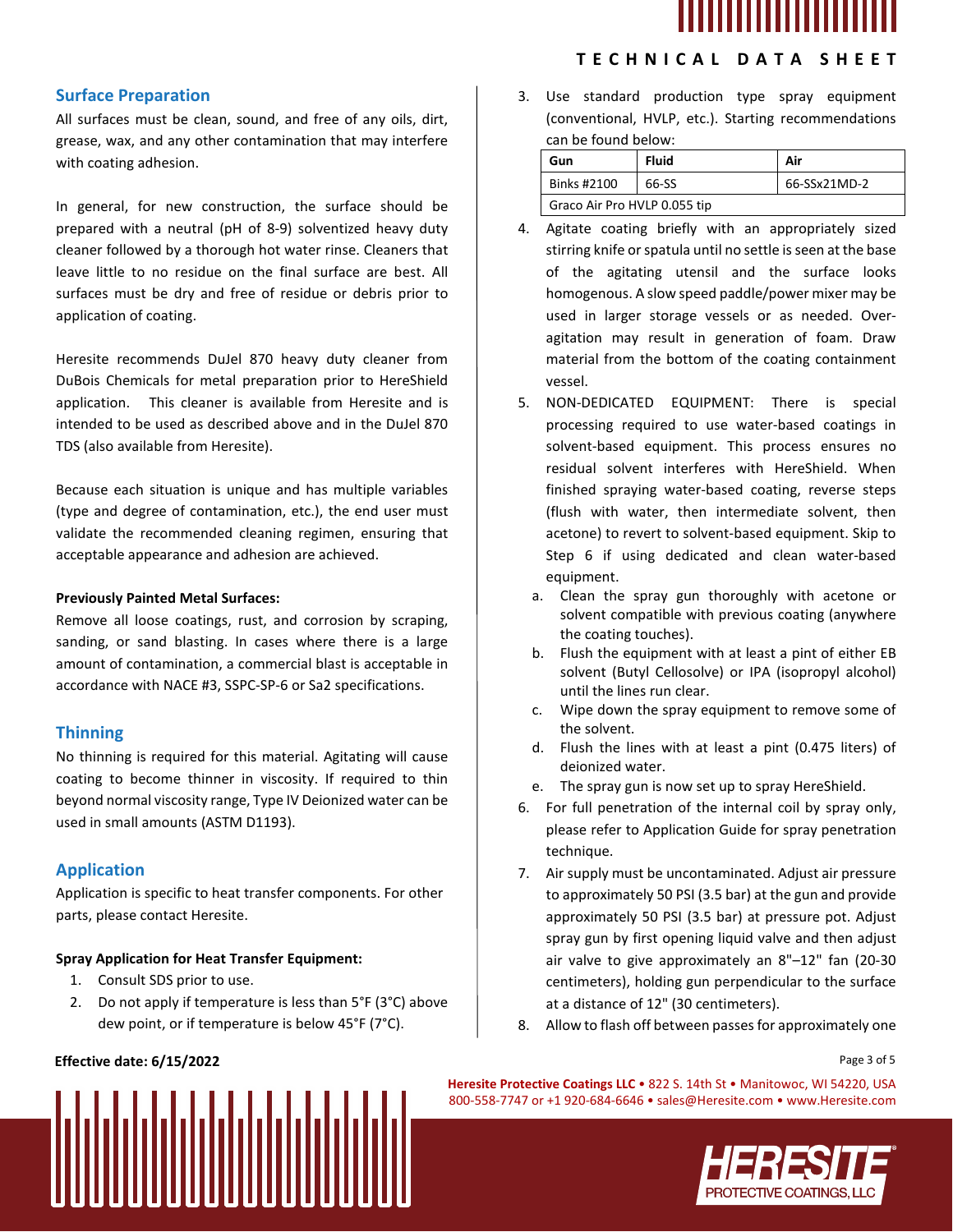

## **TECHNICAL DATA SHEET**

minute, but do not allow film to dry completely.

- 9. Coils shall be coated on both sides of fins (outside and inside)
- 10. Moving spray gun slowly each coat consists of 3 spray passes: (1) straight into fins; (2) on 70-degree angle to right; (3) on 70-degree angle to left — on both sides of coil. These three spray passes are considered ONE coat — make sure to allow 15 minutes dry time between passes to avoid runs/sags.
- 11. HereShield may be recoated with itself after 30 minutes.
- 12. When finished, clean equipment with deionized water until water runs clear. If reverting to solvent-based spray, perform Step 5c, then 5b, then 5a.
- 13. Allow HereShield to air-dry for a minimum of 24 hours of before assembly.
	- a. Check dry by twisting thumb while applying pressure to paint. If HereShield appears to move under pressure, let dry further and recheck. HereShield is dry enough if you do not leave a thumbprint in the paint.
	- c. Temperature and humidity can dramatically impact drying times.

**Effective date: 6/15/2022** Page 4 of 5